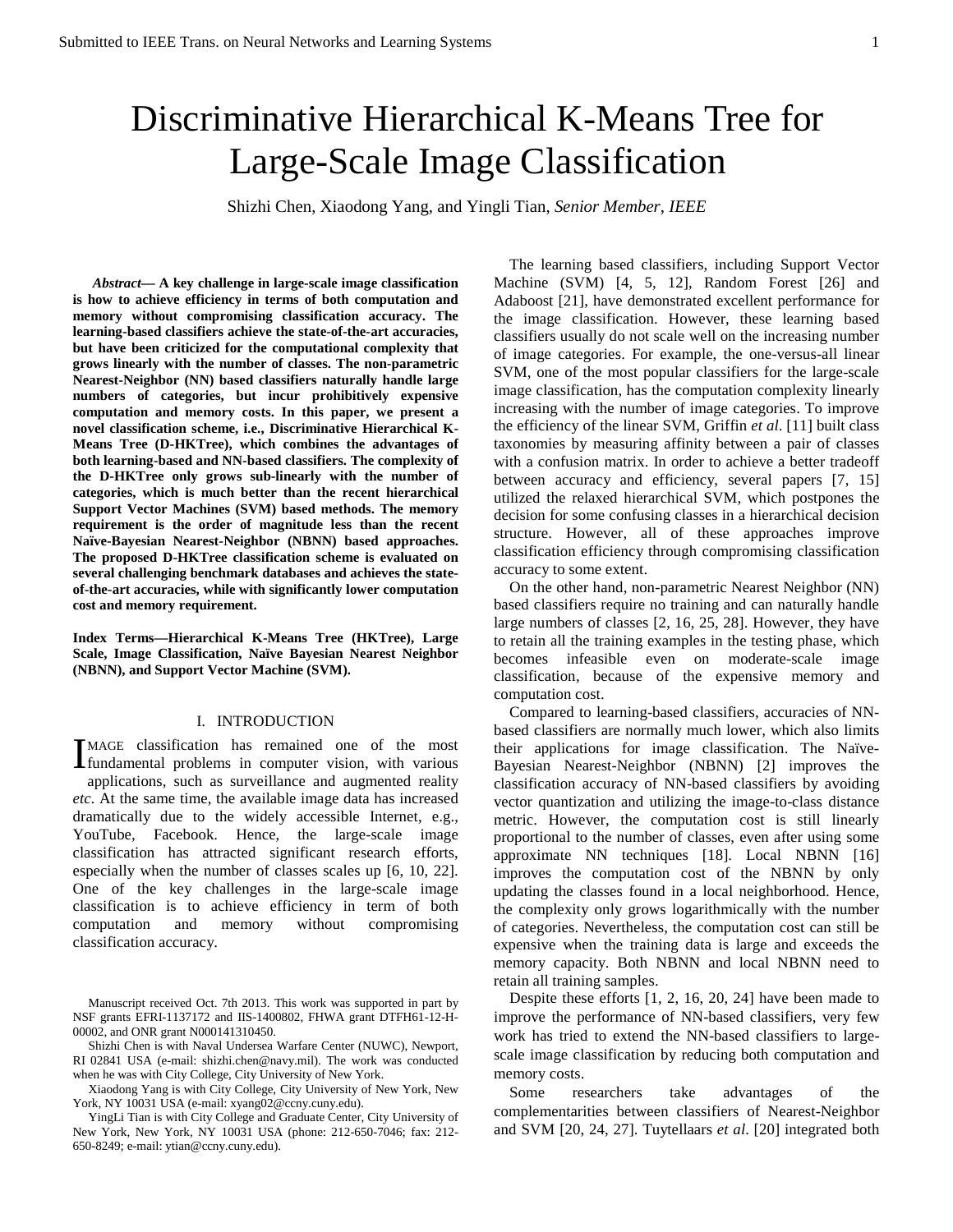

**Figure 1**: Overview of the D-HKTree for (a) training; (b) testing;

NBNN and SVM with Bag-of-Words (BOW) representation into a Multiple Kernel Learning (MKL) framework [8]. In order to reduce the expensive computation cost of the NBNN kernel, they had to down-sample the query feature vectors in a testing image, which adversely affect classification results.

In this paper, we first derive and formulate a novel nearest neighbor method, the Labeled Hierarchical K-Means Tree (L-HKTree), which can dramatically reduce the computation and memory complexity as compared with other NN-based classifiers. By pre-computing label statistics of nearest neighbors for training data, the L-HKTree can infer the class label of a query image by simply looking up the label statistics.

Built on the efficiency of the proposed NN-based classifier, we further propose a Discriminative Hierarchical K-Means Tree (D-HKTree) which takes advantages of both learning-based and NN-based methods. The computational complexity of the D-HKTree only grows sub-linearly with the number of image categories, while still achieves the stateof-the-art accuracy on several challenge datasets [6, 10, 22].

#### II. DISCRIMINATIVE HIERARCHICAL K-MEANS TREE

The proposed Discriminative Hierarchical K-Means Tree (D-HKTree) extends the NN-based classification scheme to large-scale image classification. In this section, we describe the detailed theoretical derivations and computational procedures of the L-HKTree and the D-HKTree.

## A. *Algorithm Overview*

Fig. 1(a) and 1(b) show the flowcharts of the D-HKTree framework during training and testing phases respectively. In the training step, we construct a Hierarchical K-Means Tree (HKTree) [19] from all the training feature vectors. Then we compute both label histogram and Discriminatively Learned (DL) histogram in parallel. The label histogram pre-computes the label statistics of the nearest neighbors of the query feature vectors. After the label histograms populate leaf nodes of the HKTree, we construct the L-HKTree. The DL histogram captures the weights of a linear classifier for each class. The DL histogram is stored in the non-leaf nodes of the HKTree at a selected level to form the D-HKTree. Feature vectors of a query image first find the leaf nodes of the D-HKTree, and sum their label histograms. Based on the accumulated label histogram, we preselect the most confident categories of the image. Finally the query feature vectors propagate back to the non-leaf nodes of the D-HKTree, and sum DL histograms only over the preselected classes. The



**Figure 2**: (a) The construction of the Labeled Hierarchical K-means Tree (L-HKTree); (b) The prediction step of the D-HKTree for the image classification.

final class label is the most confident class label of the preselected classes in the accumulated DL histogram.

## B. *Labeled Hierarchical K-Means Tree*

The main structure of the D-HKTree is built upon the L-HKTree. In this section, we describe the detailed procedures in deriving and building the L-HKTree.

Same as in the NBNN algorithm, we make two assumptions, i.e., uniform prior over all class labels and the independence of the query feature vectors  $d_i$  in a testing image  $Q$  [2]. The predicted label can be obtained by Eq. (1).

$$
\hat{C} = \underset{C}{\text{argmax}} \sum_{i} \log p(d_i | C) . \tag{1}
$$

We explicitly model unbalanced data over class labels in the Parzen window estimator. The total number of training feature vectors in class C is  $L_c$ .

$$
\log p(d_i|C) = \frac{1}{L_C} \sum_{j=1}^{L_C} K(d_i - d_j^C) \,. \tag{2}
$$

Instead of using the Gaussian kernel for  $K$  as in the local NBNN, we use a uniform kernel with the bandwidth of  $r_i$ .

$$
K\left(d_i - d_j^C\right) = B_f U \left(1 - \frac{\left\|d_i - d_j^C\right\|}{r_i}\right) ,\qquad (3)
$$

where the bandwidth  $r_i > 0$ .  $B_f$  is a positive constant and U is a unit step function, which is 1 if the Euclidean distance between the training feature vector  $d_j^C$  and the query feature vector  $d_i$  is less than the bandwidth  $r_i$ . Otherwise the step function is 0. If substituting Eq.  $(3)$  to Eq.  $(2)$ , we have

$$
\log p(d_i|C) = \frac{B_f}{L_C} \sum_{j=1}^{L_C} U\left(1 - \frac{\|d_i - d_j^C\|}{r_i}\right). \tag{4}
$$

The summation term in Eq. (4) denotes the total number of training feature vectors in class  $C$ , which have Euclidean distance smaller than  $r_i$  away from the query feature vector  $d_i$  as illustrated in Fig. 3(a). The center of the circle is at the query feature vector  $d_i$  with the radius equals to the bandwidth of  $r_i$ . The summation term in Eq. (4) for the triangle class is the total number of triangle training feature vectors falling within the circle, i.e., 2 in Fig. 3(a). Similarly,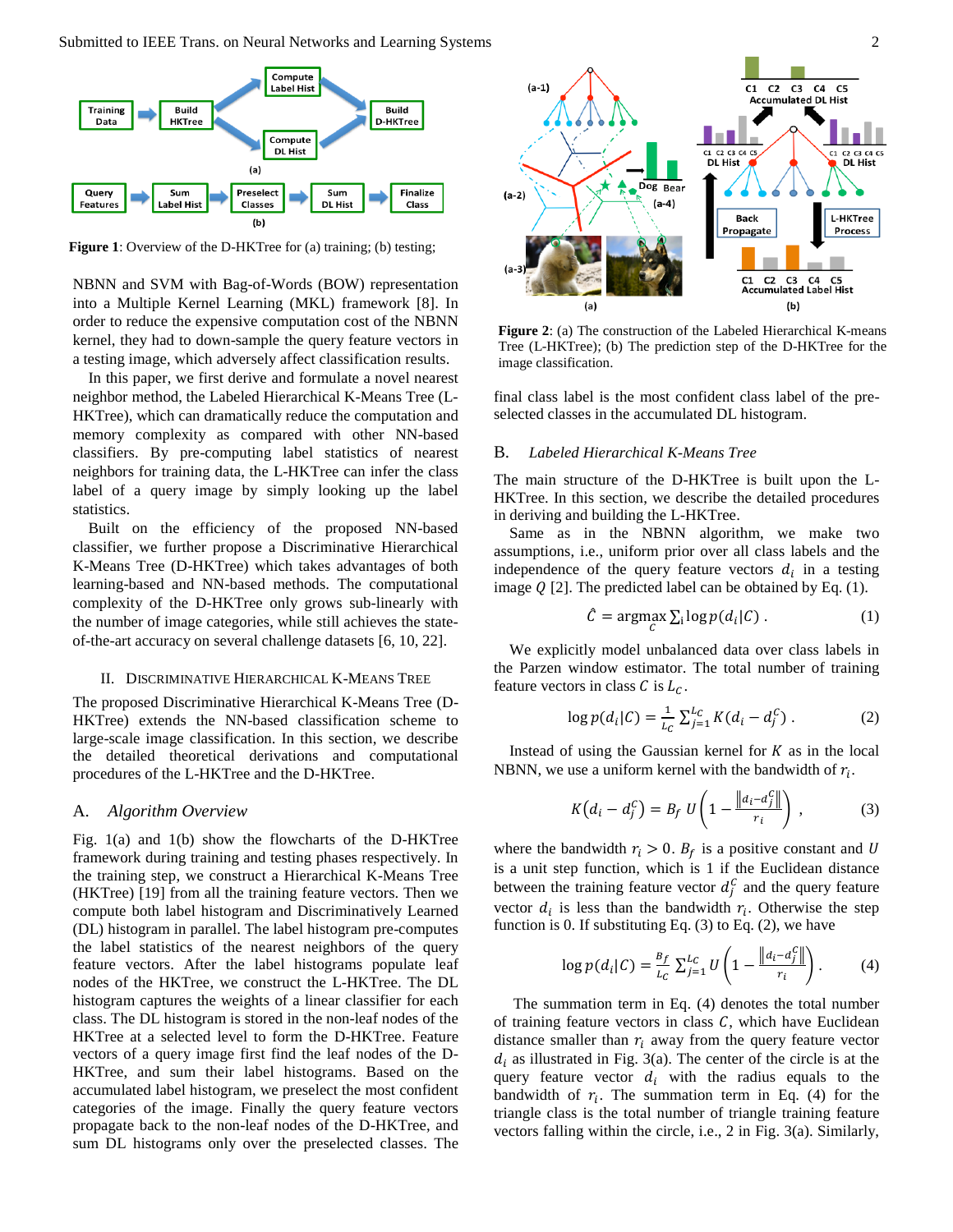the summation terms for the pentagon class and the star class are 3 and 1, respectively. As illustrated in Fig. 3(b), we further approximate the unit step function  $U$  with the feature space boundary defined by the leaf node  $f_i$ , in which the query feature vector  $d_i$  falls.

$$
U\left(1 - \frac{\|d_i - d_j^C\|}{r_i}\right) \cong \delta\left(f_i, \text{LEAF}\left(d_j^C\right)\right) ,\tag{5}
$$

where LEAF( $d_j^C$ ) is the nearest neighboring leaf node of the training feature vector  $d_j^C$ ;  $\delta$  equals to 1 when feature vectors  $d_i$  and  $d_j^C$  fall within the same feature space partition defined by the leaf node  $f_i$ . Otherwise, it is equal to 0. If we substitute Eq.  $(5)$  to Eq.  $(4)$ , it becomes

$$
\log p(d_i|C) = \frac{B_f}{L_C} \sum_{j=1}^{L_C} \delta\left(f_i, \text{LEAF}\left(d_j^C\right)\right). \tag{6}
$$

Note that the right-hand side of the Eq. (6) does not depend on the query feature vector  $d_i$  except that  $f_i$  is the leaf node of  $d_i$ . Therefore, we can pre-compute the right-hand side of Eq. (6) for each class label  $C$ , and store the results as the label histogram associated with the leaf node  $f_i$ , denoted as  $LH(f_i, C)$ .

The summation term in Eq. (6) is the number of training feature vectors from category  $C$ , which fall within the feature space partition of the leaf node  $f_i$ .  $L_c$  corresponds to the total number of training feature vectors in category C.  $B_f$  is a L1-Norm constant. Substituting Eq. (6) to Eq. (1), we have the L-HKTree classification rule.

$$
\hat{C} = \operatorname{argmax}_{C} \sum_{i} \left( \frac{B_f}{L_C} \sum_{j=1}^{L_C} \delta \left( f_i, \text{LEAF}(d_i^C) \right) \right)
$$
  
= 
$$
\operatorname{argmax}_{C} \sum_{i} LH(\text{LEAF}(d_i), C) .
$$
 (7)

As demonstrated in the derivation of the L-HKTree, we do not need to compute the pair-wise distance of the query feature vector  $d_i$  with each training feature vector  $d_j^C$  online. Instead, we only employ the label histogram associated with the leaf node where  $d_i$  falls within. The label histograms of the leaf nodes are summed up together to predict the class label of an image as shown in Eq. (7). Hence, L-HKTree does not retain any training feature vector. This translates to a significant saving in the memory, which allows us to extend this NN-based classifier to a large-scale classification task.

Furthermore, the computational complexity of L-HKTree during testing is independent of the number of classes, which is a very attractive property for image classification on largescale datasets with large number of categories. The label histograms in the leaf nodes can be very sparse, since the number of leaf nodes in L-HKTree is exponentially increasing with the number of levels.

To build the L-HKTree, we first construct a Hierarchical K-Means Tree (HKTree) [19] from training feature vectors. Fig. 2(a-1) illustrates a two-level HKTree with three branches. The corresponding feature space partition of each leaf node projected on the two-dimensional space is shown in Fig. 2(a-2). Training feature vectors are clustered at the first level by the K-Means with the number of centers equal to the tree branches *K*. Then at the successive levels, the HKTree will continue splitting feature vectors in each branch by the



**Figure 3**: Illustration of unit step function. (a) The circle illustrates the unit step function in Eq. (4); (b) Approximate the unit step function of the circle with the feature space partition by one of the leaf nodes in the HKTree.

K-Means until reaching level *L*.

We modify the original hierarchical K-Means tree to automatically reduce the number of branches of a non-leaf node if the average number of training feature vectors arriving at its children nodes is below a threshold  $N$ .  $N$  is related to minimum number of nearest neighbor training feature vectors falling in leaf nodes, similar to the *K* nearest neighbors for the local NBNN [16]. Best performance is achieved in our experiments when *N* is set as 15.

The leaf nodes in the L-HKTree have defined their corresponding feature space boundaries, as illustrated in Fig.  $2(a-2)$ . Any feature vector arriving at a leaf node can be considered as a nearest neighbor of this leaf node. Fig. 2(a-3) illustrates that the "ear" feature vectors of dog and bear class arrive at the same leaf node of the L-HKTree. The label histogram associated with each leaf node summarizes the number of nearest neighbor training feature vectors over class labels. Fig. 2(a-4) illustrates the label histogram over dog and bear categories. Intuitively, the more nearest neighbor feature vectors are from the class label  $C$  in the label histogram of the leaf node  $f$ , the smaller distance is between the leaf node f and the class label  $C$ . Therefore, we can have another interpretation of the label histogram as the inverse distance from leaf node  $f$  to different classes.

The max-pooling [13] used in the Bag of Words (BOW) framework achieves excellent performance by selecting feature vectors, which is the nearest neighbor feature vector of a visual word in the codebook. We also implement similar filtering techniques in the L-HKTree. The non-leaf nodes, which store the DL histograms in the D-HKTree, are used as filters. Only query feature vectors which are the nearest neighbors of one of the non-leaf nodes are allowed to continue down the L-HKTree and participate in the accumulation process of label histograms.

# C. *Discriminative Hierarchical K-Means Tree*

We integrate a learning-based classifier into the L-HKTree framework to form the Discriminative Hierarchical K-Means Tree (D-HKTree).

The learning step of the D-HKTree involves the computation of the Discriminatively Learned (DL) histograms, which are stored in the non-leaf nodes at a selected level of the L-HKTree. The DL histograms *H* capture the weights (*i.e*., the normal vectors) of linear classifiers over different classes. We first compute the Bag of Words (BOW) representation [9] by treating the non-leaf nodes at the selected level as visual words. Then we train a linear classifier on the BOW for each class  $c$ . The value  $w_i^c$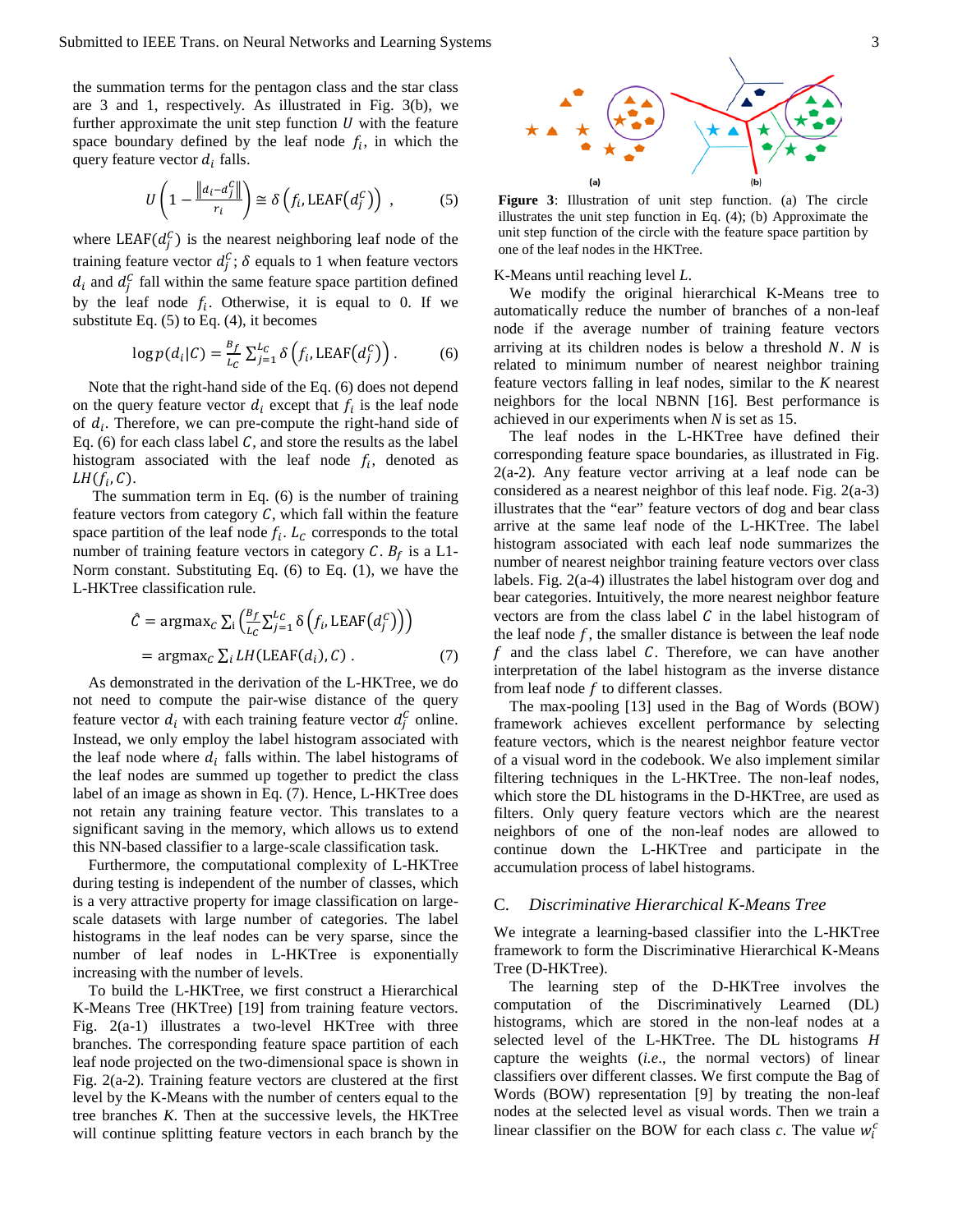of the normal vector for class *c* is stored in the DL histogram  $\int_{c}$  at *i*<sup>th</sup> visual word (*i.e.*, non-leaf node). We choose the oneversus-all linear SVM as the linear classifier.

Fig. 2(b) demonstrates the classification step of the proposed D-HKTree. Query feature vectors in a testing image arrive at their nearest neighbor leaf nodes of the L-HKTree. The corresponding label histograms are summed up into the accumulated label histogram, where top  $P$  performance class labels are selected. After the L-HKTree process, query feature vectors propagate back to their parent non-leaf nodes at the selected level, e.g., the red nodes in Fig. 2 (b). The DL histograms are weighted with the distance from their parent non-leaf nodes. Then the weighted DL histograms over the selected  $P$  class labels are summed up into the accumulated DL histogram at the top of the figure. Finally, we select the class label with the highest score from the accumulated DL histogram. Since the L-HKTree does not store any training data, the memory cost of the D-HKTree is dramatically reduced as compared with other NN-based methods [2, 16].

The number of the top candidate classes  $P$  is automatically selected for different testing images by using a fixed cumulative confidence level (CCL). After we sort the accumulated label histogram over the classes in the descending order, *P* is determined as the minimum number of classes while the cumulative probability of the accumulated label histogram is greater than the specified CCL value. In our experiments, we set the value of CCL to 0.2, which achieves the best tradeoff between the computation complexity and accuracy. By only selecting the top  $P$  classes in the forward L-HKTree process, the D-HKTree is able to achieve the computation complexity that grows sub-linearly with the number of classes, which is much better than the learning-based classifiers.

#### III. EXPERIMENTS

We evaluate our proposed frameworks on several object and scene recognition datasets including Caltech 101 [6], Caltech 256 [10], and SUN datasets [22]. The proposed D-HKTree significantly outperforms all previous NN-based classifiers in terms of classification accuracy, computation cost, and memory requirement. The relative computational complexity of the D-HKTree is also significantly improved compared to the state-of-the-art learning-based classifiers. Experimental results demonstrate that the D-HKTree can scale very well to large-scale datasets with large numbers of categories.

# A. *Experimental Setup*

We employ the dense SIFT feature vectors [14] augmented by  $x$  and  $y$  coordinates throughout our experiments, following the approach in the local NBNN [16]. The dense SIFT feature vectors are extracted by sampling every 3 pixels at 3 scales, and removing low contrast points. The two spatial dimensions in the augmented feature vector are weighted by 1.6 in Caltech 101, 0.75 in Caltech 256 and SUN, as recommended in [16, 17].

To achieve high accuracy, a large codebook size of visual words has been suggested for a linear classifier [3, 17]. We have experimentally verified that the best performances are

**Table 1**: Comparison to NN-based classifiers on accuracy and speed

| Dataset          | Caltech 101     |       | Caltech 256                                                                   |       | <b>SUN</b> |                          |
|------------------|-----------------|-------|-------------------------------------------------------------------------------|-------|------------|--------------------------|
| Method           |                 |       | accuracy (%) speed (s/im) accuracy (%) speed (s/im) accuracy (%) speed (s/im) |       |            |                          |
| 1-NN             |                 |       | $7.6 \pm 0.7*$ [10]                                                           |       | 13* [22]   |                          |
| <b>NBNN [2]</b>  | $70.4*$         | 23.29 | $37*$                                                                         | 450.5 |            | $\overline{\phantom{0}}$ |
| <b>NBNN [20]</b> | $65.5{\pm}1.0*$ | ٠     | ٠                                                                             |       |            |                          |
| Local NBNN       | 71.9 ±0.6*      | 2.89  | $40.1{\pm}0.1*$                                                               | 112.4 |            |                          |
| D-HKTree         | 77.6±0.66       | 1.34  | 45.5±0.58                                                                     | 3.7   | 35.7±0.18  | 1.89                     |

achieved when the codebook size is 65K for the Caltech 101 database and 130K for the Caltech 256 and SUN databases. To simplify the experiment, the L-HKTree has 2 levels.

In order to facilitate a fair comparison, we follow the evaluation conventions, i.e., 30 images per category are used as training data and 15 images per category are used as testing data in the Caltech 101 and the Caltech 256 datasets. We repeat the experiments 10 times with random selection of non-overlapping training and testing data. The average accuracy with the standard deviation is reported in the paper. As for the SUN dataset, we use exactly the same training and testing splitting as in [22], i.e., 50 images for both training and testing sets.

For the cited classification accuracies in this paper, most results on the Caltech 101 and the Caltech 256 are based on 30 training images per class unless otherwise noted. For the SUN dataset, they are all based on 50 training images per class. Most of the cited results are based on the spatial variants of dense SIFT or Histogram of Gradient (HOG), even though some of them use multiple feature types.

# B. *Comparisons to NN-based Classifiers*

In this paper, the "\*" sign after a number indicates that the number is directly quoted from the original papers. The "-" sign in the tables indicates that the data is not available.

Table 1 shows the comparison of the D-HKTree with other NN-based classifiers on both classification accuracy and computation cost.

The D-HKTree has achieved the highest classification accuracies, i.e., 77.6% and 45.5%, on the Caltech 101 and the Caltech 256 respectively, which are 5% higher than the stateof-the-art NN-based method, i.e., local NBNN [16]. We have verified the reported local NBNN accuracy by running the source code provided by the paper [16] on the Caltech 101. Our proposed D-HKTree achieves 35.7% accuracy on the SUN dataset. To the best of our knowledge, this is the highest accuracy on this dataset using a single feature type. We also quote the classical 1-NN classifier results on the Caltech 256 and the SUN datasets for the comparison in the Table 1. The 1-NN classifier is a correlation classifier in the feature space of pixel intensities of a resized image [10]. The 1-NN results reported in [22] are based on multiple feature types. If using a single feature type, the results may even worse.

The testing speed of the D-HKTree is significantly faster than the conventional NN-based classifiers, especially on larger datasets. To evaluate the testing speed, we run the source code provided by [16] with the recommended parameters for the NBNN and the local NBNN methods. If we use 30 training images per category on the Caltech 256 dataset, the testing speed of the D-HKTree is 30 times faster than the local NBNN, and 120 times faster than the NBNN.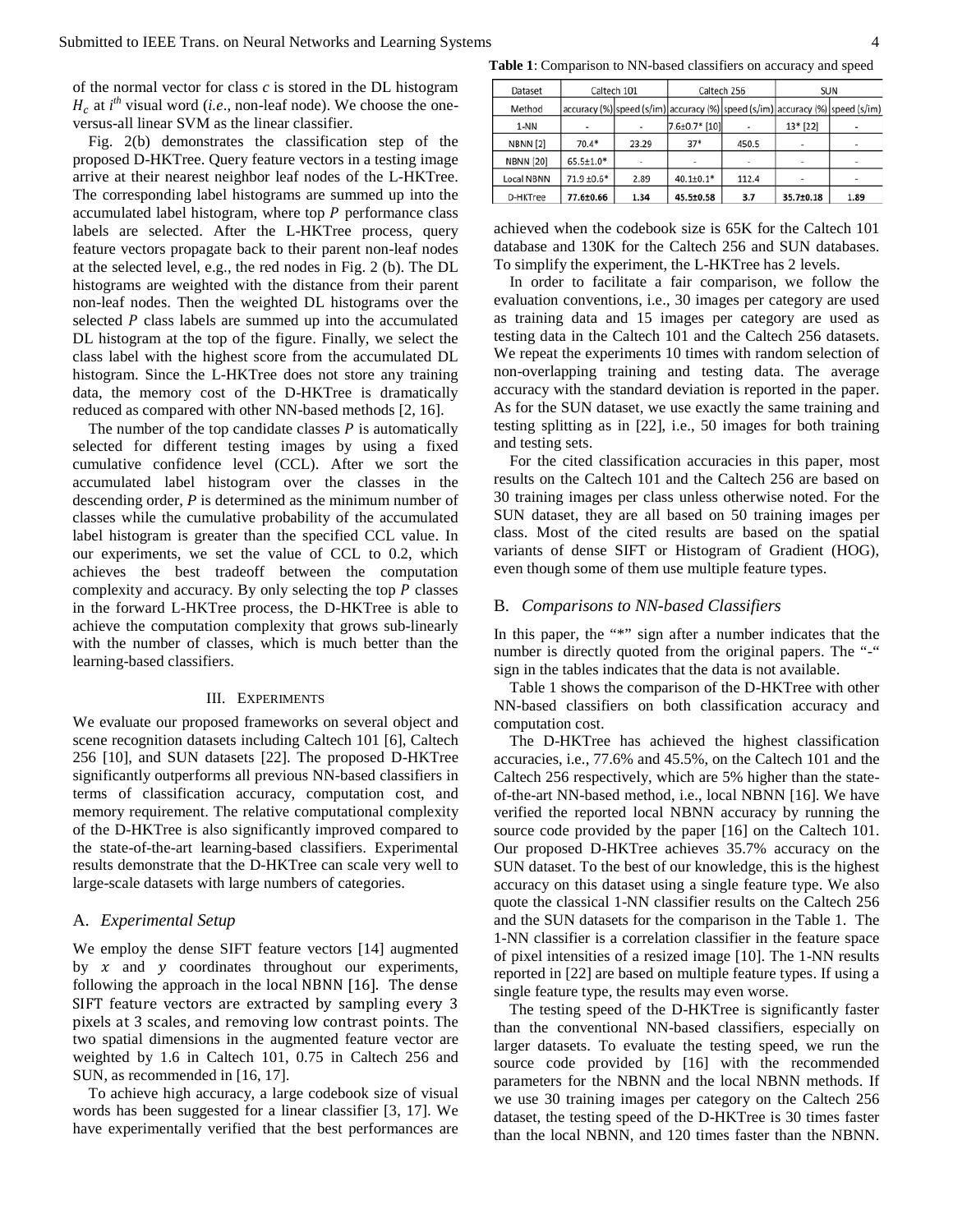

**Figure 4**: Comparison of the memory usage of different NNbased classifiers as the scale of the dataset increases.

**Table 2**: Comparison of accuracy to learning based classifiers on (a) Caltech 101 and Caltech 256 datasets; (b) SUN dataset.

| Method             |                 | Caltech 101 (%) Caltech 256 (%) |                 |                |
|--------------------|-----------------|---------------------------------|-----------------|----------------|
| Orig SPM           | 64.6±0.8* [12]  | 34.1±0.2* [10]                  | Method          | <b>SUN (%)</b> |
| <b>SC SPM [23]</b> | 73.2±0.54*      | 34±0.35*                        | Orig SPM [22]   | $21.5*$        |
| <b>SLC</b>         | 78.39±0.59      | 45.71±0.59                      | Spatial HOG[22] | $27.2*$        |
| KC [9]             | $64.1 \pm 1.5*$ | $27.2 \pm 0.4*$                 | Spatial HOG[7]  | $27*$          |
| D-HKTree           | 77.6±0.66       |                                 | D-HKTree        | 35.7±0.18      |
| (a)                |                 |                                 | (b)             |                |

As shown in Table 1, the local NBNN is 10 times faster than the NBNN on the Caltech 101 dataset, but only 4 times faster on the Caltech 256, which is different from the results reported in [16]. This is because that the training data in the Caltech 256 (~59 GB) have exceeded the memory capacity (~48 GB) of the computer we used. The test speed of the conventional NN-based classifiers on the SUN database is difficult to evaluate, because it requires approximately 100 GB of memory to store all training data, which far exceed the memory capacity of our computers. On the other hand, the computation cost increment is significantly lower for the D-HKTree as the dataset changes from the Caltech 101 to the Caltech 256. We observe that the computation cost of the SUN dataset is even lower than that of the Caltech 256, i.e., 1.9 second per image versus 3.7 second per image. This is due to the structure difference of the L-HKTrees built for the two datasets, since the major computation costs of D-HKTree is from the pre-classification of L-HKTree.

Fig. 4 compares the memory requirements of different NNbased classifiers as the scale of dataset increases. Since the memory usage of the conventional NN-based classifiers is directly related to the size of training data, we can estimate their memory usages according to the training data size. As for the D-HKTree, the memory usage is estimated from the size of the L-HKTree. As shown in this figure, the memory usage of the D-HKTree is pretty stable and only increases slightly from the Caltech 101 to the Caltech 256, then the SUN dataset. However, the memory consumptions of the NBNN and the local NBNN grow significantly as the dataset scaling up. For example, the memory requirement is around 100 GB for both the NBNN and the local NBNN in SUN dataset, while the memory usage of the D-HKTree is only 6GB.

# C. *Comparisons to Learning-based Classifiers*

Table 2 demonstrates the comparisons of the classification accuracy between the D-HKTree and the state-of-the-art learning-based methods. The D-HKTree outperforms most learning-based methods and achieves comparable



**Figure 5**: Comparison of the tradeoff between accuracy and relative computational complexity to hierarchical SVM-based methods for large scale data, i.e., Gao [7], Griffin [11], Marszalek [15], on (a) SUN dataset; (b) Caltech 256 dataset; Note that the results for other three methods are directly estimated from the plots in the paper [7].

performance to the recently proposed Spatially Local Coding (SLC) [17] on the Caltech 101 and the Caltech 256. The SLC method uses the linear SVM classifier on the Bag of Words (BOW) feature representation. However, the SLC needs to evaluate all class classifiers. Hence, it cannot scale well on the large-scale dataset with large number of categories.

As for the SUN dataset in Table 2(b), the D-HKTree significantly outperforms the current state-of-the-art with a single feature type by more than 8% in classification accuracy. Note that there are almost 400 image categories in the SUN dataset.

 To further evaluate the scalability to large-scale image classification, we compare the D-HKTree with several hierarchical SVM-based classifiers [7, 10, 15] in Fig. 5. Note that 40 training images per class are used for the literature results reported in Fig. 5, while the D-HKTree only uses 30 training images per class. All of these hierarchical SVMbased classifiers attempt to improve the efficiency of oneversus-all linear SVM classifier, so that the complexity can grow sub-linearly with the number of categories. However, these classifiers have to sacrifice classification accuracy for the improvement on speed. We adopt the relative computational complexity (RC) measure introduced in [7] for our evaluation. In the case of a linear kernel, the relative complexity is the ratio between the number of categories evaluated and the total number of categories in the dataset.

The relative computational complexity of the D-HKTree can be tuned by varying the number of top selected class labels from the accumulated label histogram, or by the Cumulative Confidence Level (CCL). Although the computation cost of the L-HKTree is not reflected in this measure, this cost is independent of the number of categories. As demonstrated in Fig. 5, the D-HKTree dominates the classification accuracies on the Caltech 256 and the SUN datasets, especially when the relative computational complexity is low. For instance, at the relative computational complexity of 0.06 in Fig. 5(a), the D-HKTree achieves 35% on the SUN dataset, which is more than 10% higher than the best result reported in [7]. Similar results are shown on the Caltech 256 dataset in Fig. 5(b). We observe that the classification accuracy of the D-HKTree tends to saturate around the relative computational complexity of 0.1, which means that the D-HKTree is more effective to reduce the relative computational complexity and maintains a desirable accuracy.